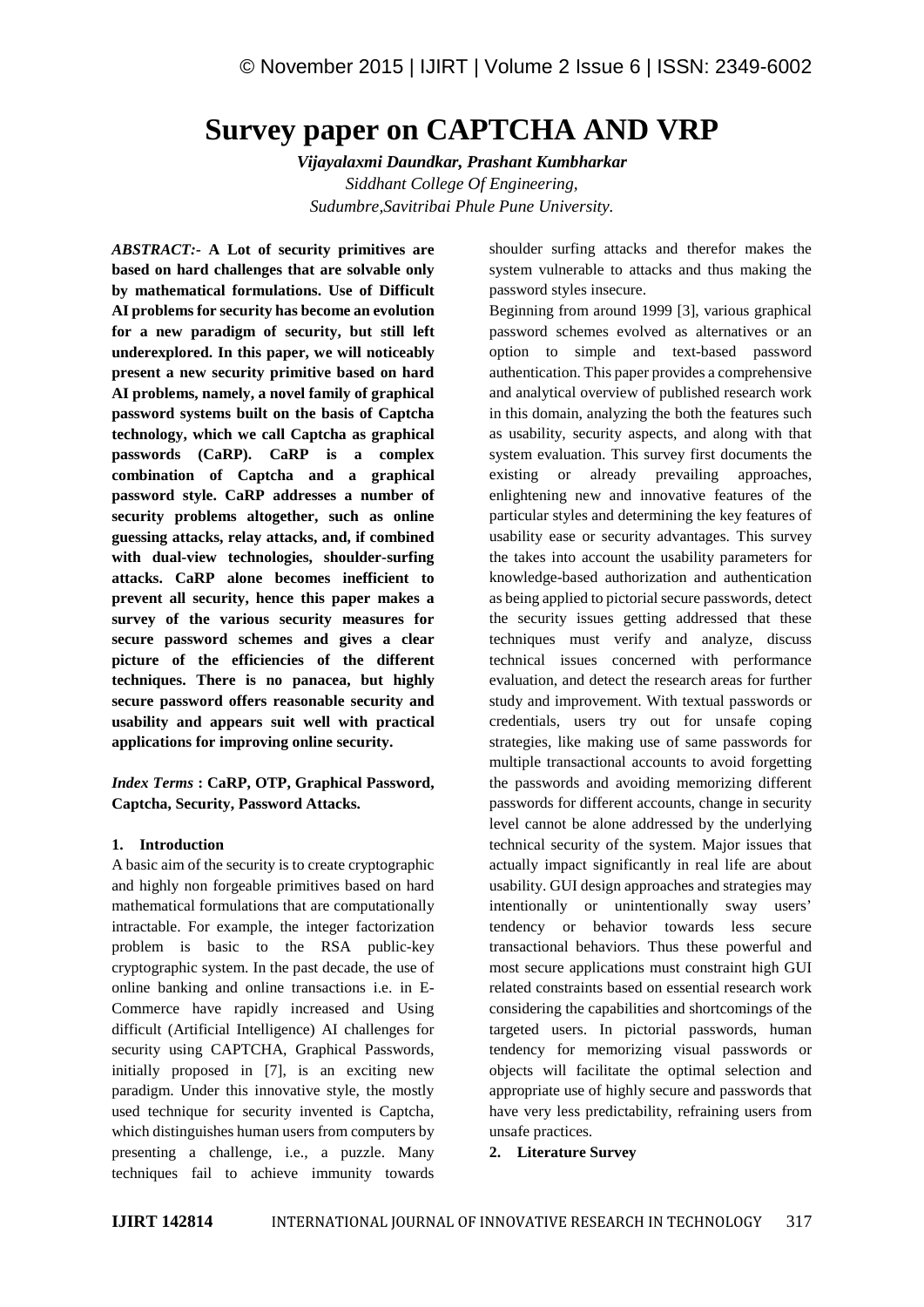The author addresses how an attacker might infer or predict the hot-spots that are observed for using in the dictionary attack (offline). Instead of using image processing technique to predict hot-spots, this system rather uses "human computation", which depends on the people to perform various tasks that computers (at least at the current moment) find complicated to perform. Author here process this dataset to find out a few sets of points that are more commonly and usually considered first, to generate an attack (human-seeded). A human-seeded attack in general terms can be summarized as an attack produced with the help of data which is collected from the people. Author generates three various predictive pictorial dictionaries (i.e., depending upon the currently available data that relates to the user's login process, gathered from sources outside of the target password database itself, where a target password database is the set of user passwords under attack): two based on different styles of human seeded attacks, and another based on click-order patterns. We evaluate these dictionaries, and also combined human-seeded and click-order pattern attacks, using our field study data set. We also perform a 10-fold cross-validation analysis with our field study database to train and test one style of human-seeded attack (based on a first-order Markov model), providing a sense of how well an attacker might do with these methods and an ideal human computed data set for training. Author's contributions include an in-depth study of hot-spots in click-based (and cued-recall) graphical password schemes, and the impact of these hot-spots on security through two separate user studies. We explore predictive methods of generating attack dictionaries for click-based graphical passwords. Perhaps our most interesting contribution is proposing and exploring the use of human computation to create graphical dictionaries; we conjecture that this method is generalizable to other types of graphical passwords (e.g., recognition based) where users are given free choice.

#### **3. Graphical Password**

Graphical password is a great innovation and an absolute alternative to alphanumeric passwords in which users are given a challenge to click on images to authenticate themselves, instead of typing alphanumeric words which are easily guessed [3]. These Graphical passwords are more memorable, as memorizing images or scenes are easier than memorizing complex alphanumeric length

passwords, compared to the alphanumeric passwords. Past psychological researches have experimentally and evidently proved that human brains are more friendly with memorizing images or video rather than combination of alphabets and numbers in a random fashion [4]. For textual passwords, we have to first analyze the text, make out a semantic representation out of it and then remember it as passwords, which is comparatively tedious. Therefore, Using images or pictures instead of alphabets or numbers will help the user to improve the security constrain as the alphanumeric corpus size is limited due to limited permutation and combinations. But in the case of graphical password, the corpus size is infinity, if it is in the case of multiple numbers of images or if it is in the case of multiple points in a single image [5]. But the other way round, we can select only 26 alphabets and 10 numbers textual case of alphanumeric password.

#### **4. Graphical Password Methods**

In this section, we, the analysis of the existing and previously researched graphical password methods are discussed. Graphical or pictorial password techniques are widely proposed to overcome the simplest limitations of the conventional text or number based password styles or techniques, because pictures are convenient to remember than textual passwords. It is called as "Picture superiority effect" [2]. A literature and past survey of other proposed papers regarding graphical password techniques imply that the techniques can be grouped or classified into groups as follows (Fig.1):



Figure 1: Types of graphical passwords.

#### *A. Recognition style Passwords:*

In this category, during registering to the system, users have to select images, icons or symbols from a collection of images. At the time of authentication,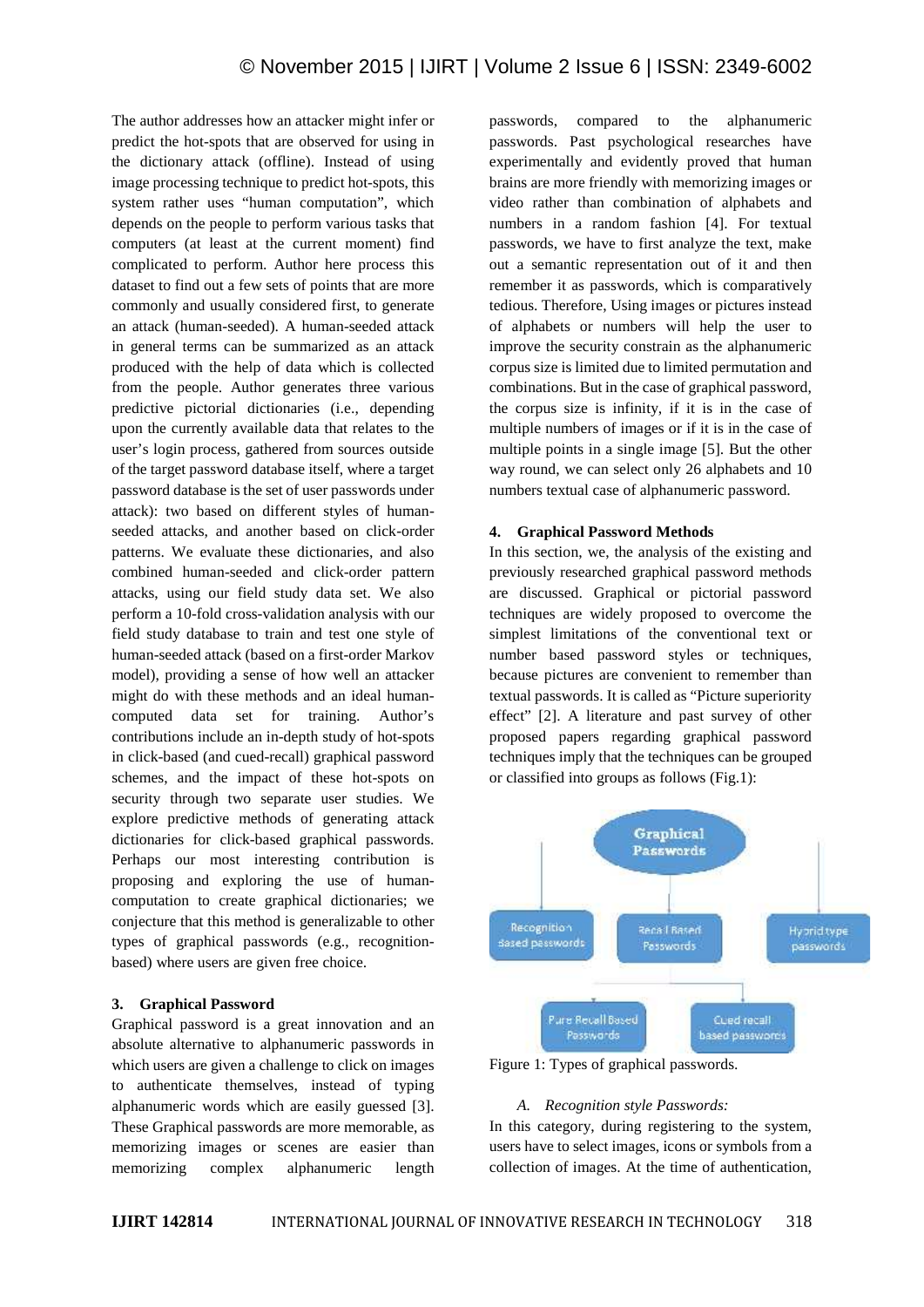the users need to recognize their images, symbols or icons which are selected at the time of registration among a set of images. Researches were done to find the memorability of these passwords and it shows that the users can remember their passwords even after 45 days [4].

## *B. Pure Recall-Based Technique:*

With this category, users trying to login to the system has to reproduce their login passwords without being provided any type of hints or reminder. Even though this very category is easy and convenient way, but it forces users to memorize the passwords that users can hardly remember. But still it's comparatively more secure than the recognition based system.

## *C. Cued Recall-Based Technique:*

With this category, users are facilitated with the help of reminders or hints for login passwords. Such Reminders aid the users in reproducing their login passwords or help users to quickly remember the passwords through the hints. This paradigm is quite similar to the recall based techniques but it is recall along with cueing.

## *D. Hybrid Schemes:*

With this category, the user login authentication will be generally the combination of complex combination of two or more styles. Such combinational schemes are mostly used to overcome the silly drawbacks of a single schemes, such as shoulder surfing, spyware and so on.

#### **5. One Time Password Security Measure**

A one-time password (OTP)[6] is a password as the name suggests that is valid for authentication of only one login session or transaction with the system. OTPs avoid a number of limitations or shortcomings that are related with alphanumeric traditional and commonly used (static) passwords. The major limitation or shortcoming that is noticed or overcome by OTPs is, in contrast to commonly used alphanumeric static passwords, they are not vulnerable or prone to replay attacks. That means even a potential intruder who can manage to record an OTP somehow if possible, that was already previously used to log into the system or a service or to conduct a transaction will not be able to forge it, since it will be no longer valid for transaction. On the other side, OTPs are also quite difficult for us to memorize for longer time. Therefore they require additional technology to work. How to generate OTP and distribute to the particular user? OTP generation and distribution algorithms generally

make use of pseudo randomness or randomness. This is essential because if we don't do so, it would be very simple and easy to predict future generated OTPs by observing and analyzing the previous ones. Concrete and random OTP algorithms vary greatly in their workings.

There are also various mediums or ways to make the user aware of the next OTP to use. Some OTP generation systems[7] use special equipment or electronic security tokens which user carries and then these systems generate OTPs and show it using a small LCD display. Other OTP Generation systems consists of some kind of software that runs on the user's or client's mobile phone. But the most secure and lasting systems generate OTPs on the server-side and then send these OTPs to the user using some out-of-band communication channels such as SMS or emails. Finally, in some banking transaction and activation systems, OTPs are printed on secure barcoded paper which user has to carry.

Certain type cryptographic algorithms in the communication networks, by their mathematical properties cannot be forged by brute-force. The best example of this secure way is the one-time password algorithm (OTP)[7], where every plain text bit has a corresponding and equivalent key bit. One-time passwords or OTPs depend on the capability to generate the actual new and very unique random sequence of key bits. A brute force attack would gradually reveal the actual decoding, and also all the other possible combinations of bits, and would have no way of differentiating one from the another. A very small, i.e. 100-byte, one-time-password encoded string considered for a brute force attack would literally reveal every 100-byte string possible, including the actual OTP as an answer, but with least probability. Here the analysis of one-time password algorithm for a secure transactions over network available today based on mobile authentication or email authentication is completed and also the analysis of the possible attacks over the one-time password algorithms have studied.

In the existing (OTP)[7] one-time password algorithm, java Mobile midlet is a client application and we further assume that the client application runs in client's mobile phones/cellphones which will be able to receive one time passwords during login requests. A MIDlet is a java based application that makes use of the Mobile Information Device Profile (MIDP) of the technology called Connected Limited Device Configuration (CLDC) for the Java Mobile Environment (ME). Typical applications using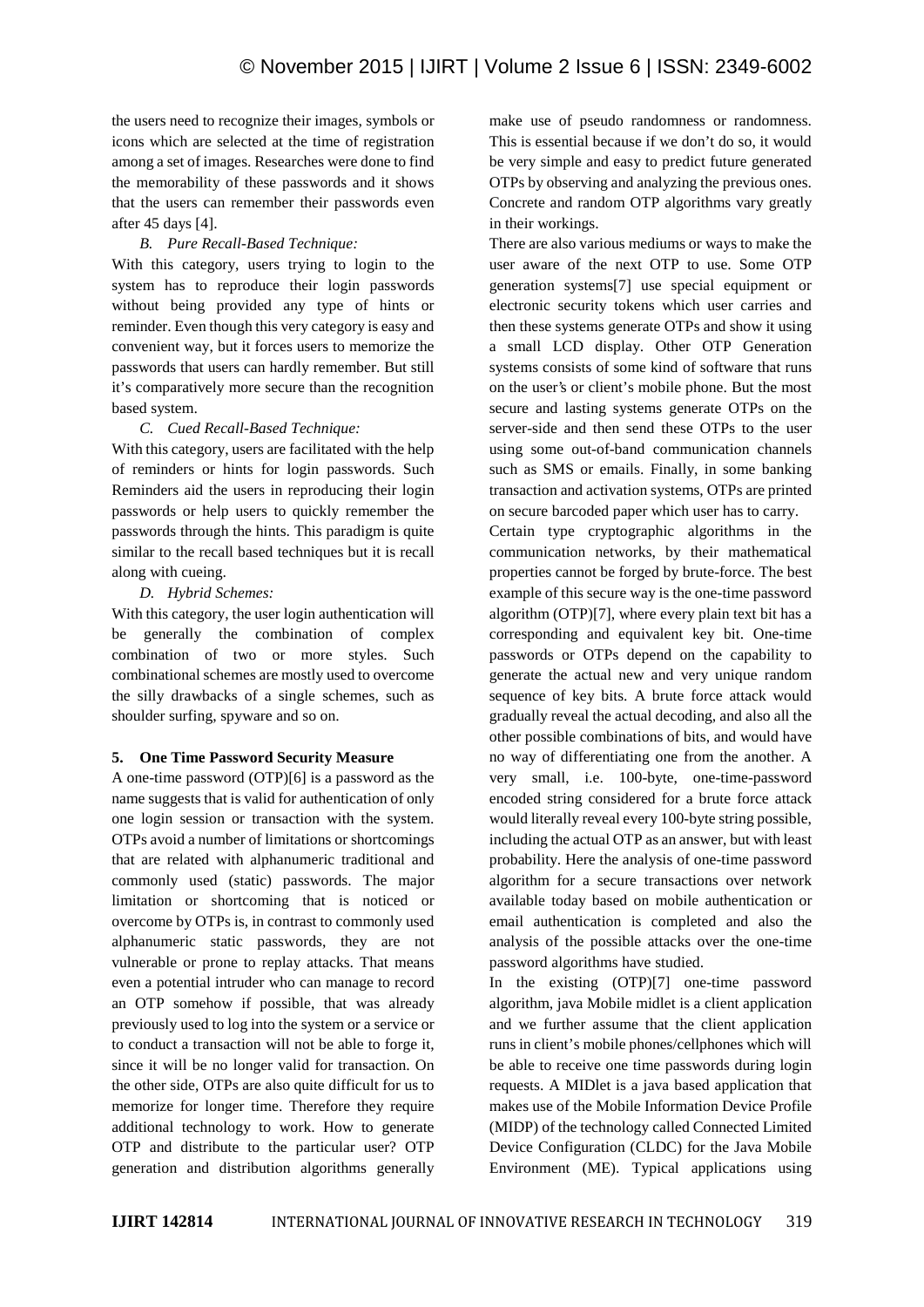MIDLets include games running on mobile devices or other handheld devices and cell phones which have small graphical displays, simple numeric or alphanumeric keypad interfaces and limited but allowable network access over HTTP. The whole design resembles the two prime protocols used by Java system. Initially, the user has to download the clients (Java MIDlet) to his mobile phone or other handheld devices. Then the client application can executes a request to register with both the server and the service provider utilizing server system for generating OTP and user authentication. Post successful execution of user activation request, the user can run the authentication request in future for an unlimited number of times.

## **6. Pervasive Cued Click Points**

Existing graphical systems have clearly showed that image hotspots are more prone to be guessed, which leads to very less secure image or graphical passwords and thereby increase the security breach using dictionary attacks [10]. The study determined if password choosing ability could be affected by making users to choose any random click-points but still managing the usability. The proposed system goal is to compel compliance by making the insecure task (i.e., choosing weak or poor strength passwords) more and more time-consuming and difficult. Thus, path of resistance for being secure became less. So using the predefined CCP as a base system, this system additionally introduced a persuasive feature to make the users to select more secure passwords, and to make it more difficult to select passwords which will avoid all five click points to be hotspots, especially when the person trying to login in created the password and the image was shaded for creating the viewport. The viewport, in actual, is placed randomly instead of particular sequence, so as to avoid the commonly used hotspots, as this kind of information can be widely utilized by the dictionary attackers which can also consequently create new hotspots.

[10]The actual viewports' size was intentionally kept so as to offer a different variety of click points but also cover only the acceptably small amount or a fraction of all the possible points to be clicked. Users were required to select a click-point within this highlighted viewport and could not click outside of this viewport. If they were unwilling or unable to select a click-point in this region, they could press the "shuffle" button to randomly reposition the viewport. While users were allowed to shuffle as

often as they wanted, this significantly slowed the password creation process. The viewport and shuffle buttons only appeared during password creation. During password confirmation and login, the images were displayed normally, without shading or the viewport and users were allowed to click anywhere.

## **7. Conclusion**

Thus after analyzing the existing graphical or pictorial login techniques such as CaRP, or CCP or PCCP r OTPs (including mobile client based OTPs and Server side generated OTPs), the need for some more advanced and efficient authentication systems gives rise to the implementation of the proposed system which has two additional features for user authentication other than CARP or PCCP. The proposed system comprise of the advanced LTP OTP incorporation for authenticating user along with OTP and LTP backend mathematical computation and Virtual Random Keyboard for avoiding shoulder surfing attack. The existing systems thereby fail to provide 100% efficiency in providing secure graphical passwords and hence is vulnerable to attacks such as shoulder surfing, and dictionary attacks.

# **References**

- [1] Phen-Lan Lin, Li-Tung Weng and Po-Whei Huang, "Graphical passwords using images with random tracks of geometric shapes," 2008 Congress on Images and Signal Processing. 2008.
- [2] K. Renaud and E. Smith. Jiminy: "Helping user to remember their passwords". Technical report, School of Computing, Univ. of South Africa, 2001.
- [3] H. Zhao and X. Li, "S3PAS: A Scalable Shoulder-Surfing Resistant Textual- Graphical Password Authentication Scheme", in 21st International Conference on Advanced Information Networking and Applications Workshops, vol.2. Canada, 2007, pp. 467-472.
- [4] R. Biddle, S. Chiasson, and P. C. van Oorschot, "Graphical passwords: Learning from the first twelve years," ACM Comput. Surveys, vol. 44, no. 4, 2012.
- [5] P. C. van Oorschot and J. Thorpe, "Exploiting predictability in clickbased graphical passwords," J. Comput. Security, vol. 19, no. 4, pp. 669–702, 2011.